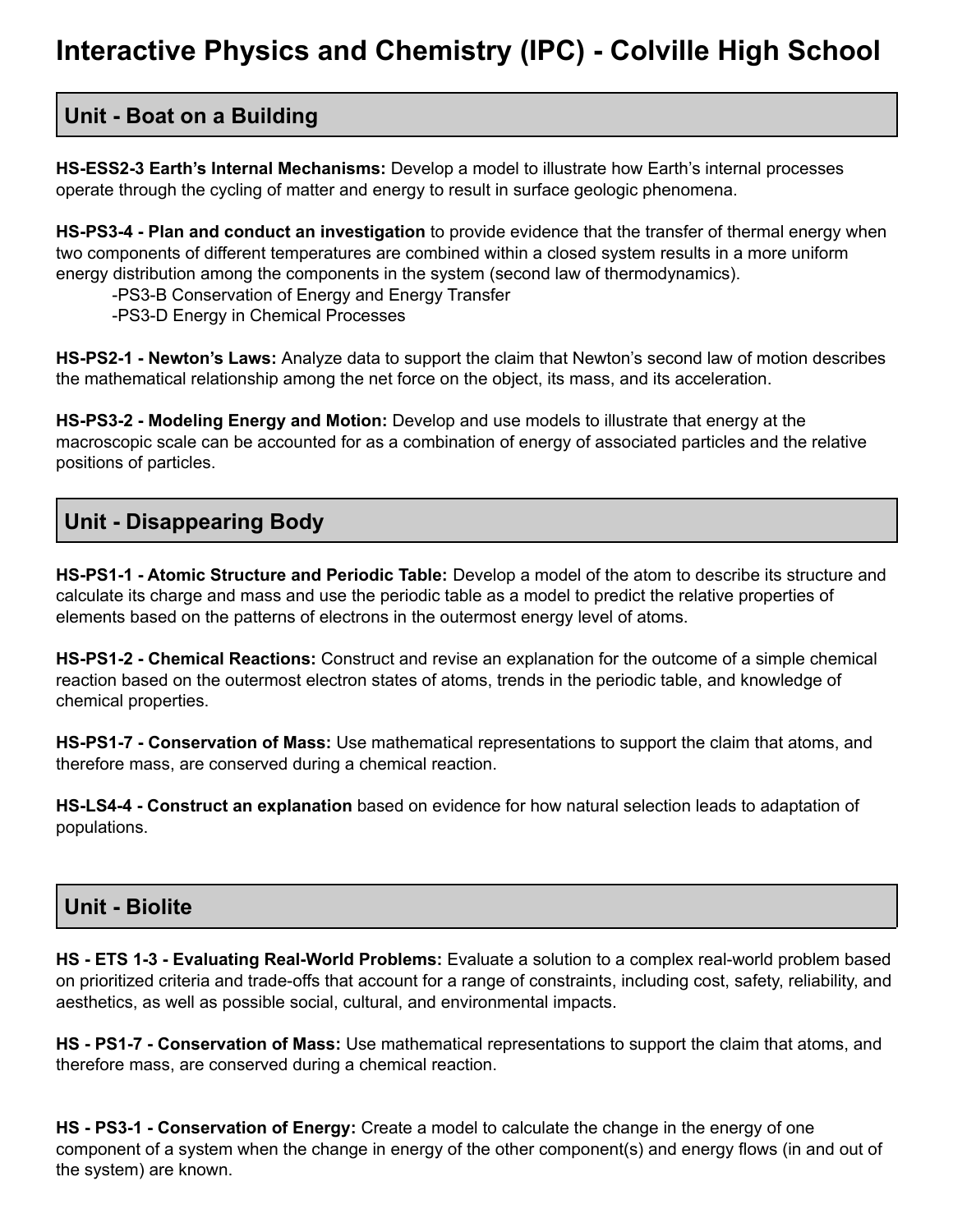**HS - PS1-4 - Develop a model** to illustrate that the release or absorption of energy from a chemical reaction system depends upon the changes in total bond energy.

**HS - PS3-2 - Develop and use models** to illustrate that energy at the macroscopic scale can be accounted for as a combination of energy associated with the motion of particles (objects) and energy associated with the relative positions of particles (objects).

**HS - PS1-6 - Refine the design** of a chemical system by specifying a change in conditions that would increase the amounts of products at equilibrium.

**HS - PS3-3** - Design, build and/or refine a device that works within given constraints to convert one form of energy into another form of energy.

#### **Unit - Snapchat**

.

**HS - PS4-1 - Wave Properties:** Use mathematical representations to support a claim regarding relationships among the frequency, wavelength, and speed of waves traveling in various media.

**HS - PS4-5 - Digital Transmission of Information:** Communicate technical information about how some technological devices use the principles of wave behavior and wave interactions with matter to transmit and capture information and energy.

**HS - PS4-3 - Evaluate the claims, evidence, and reasoning** behind the idea that electromagnetic radiation can be described by either a wave model or a particle model, and that for some situations one model is more useful that the other.

**HS - PS4-2 - Evaluate questions about the advantages of using a digital transmission** and storage of information.

# **Unit - Sequoia (Photosynthesis)**

**HS - LS1-5 - Matter and Energy in Organisms:** Use a model to illustrate how photosynthesis transforms light energy into stored chemical energy.

**HS - PS1-7 - Chemical Reactions:** Use mathematical representations to support the claim that atoms, and therefore mass, are conserved during a chemical reaction.

**HS - PS1-4 - Develop a model** to illustrate that the release or absorption of energy from a chemical reaction system depends upon the changes in total bond energy.

## **Unit - Nucleosynthesis / Colliding Galaxies**

**HS - PS1-8 - Develop models** to illustrate the changes in the composition of the nucleus of the atom and the energy released during the processes of fission, fusion and radioactive decay.